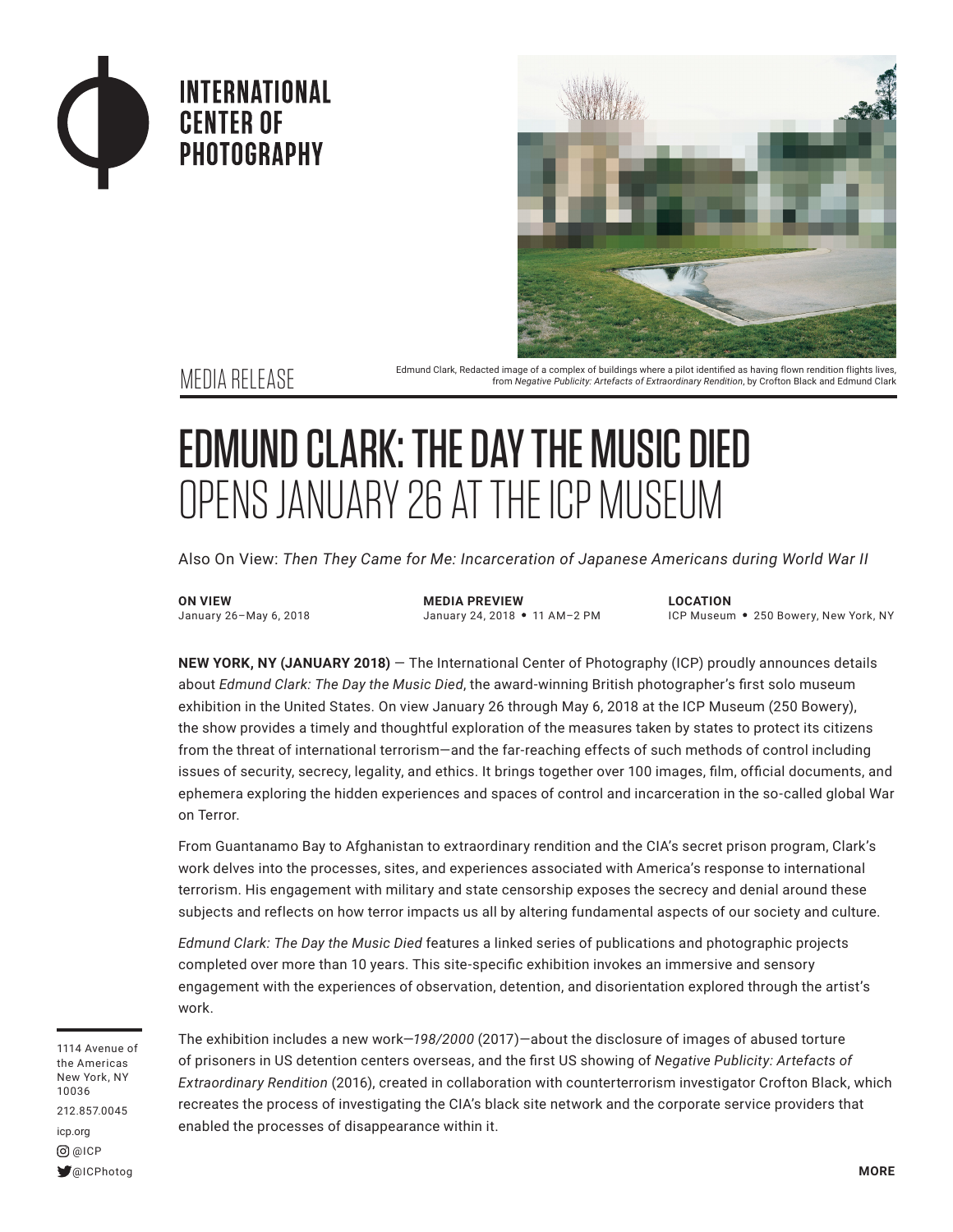Other works include *Guantanamo—If the Light Goes Out* (2010), a series juxtaposing ideas of home through photographs of the notorious detention camp, the US naval base, and former detainees' homes; *Letters to Omar* (2010), images created by the bureaucratic processes of scanning and redacting correspondence sent to UK resident Omar Deghayes during his six years of detention at Guantanamo; *Section 4 Part 20: One Day on a Saturday* (2011), an audio-visual work, produced with multimedia editor Anna Stevens, that explores notions of disorientation and complicity through details of *Letters to Omar*, images and voices overlaid in stereo recounting the minutiae of official daily detainee control, and the testimony of a particular interrogation; *Orange Screen* (2016), developed with writer Max Houghton, which describes iconic images in the War on Terror on a background of orange—a symbol of captivity and incarceration; and a new iteration of *Body Politic* (2016), a multimedia installation originally developed with Houghton that features copies of redacted documents on the CIA's activities alongside a looped video of images of the people—politicians, military leaders, detainees, and suspected terrorists—associated with the War on Terror.

"Everyone's lives have been hugely affected by the War on Terror," explains Clark. "We are all living with enormous ramifications with what's going on. The work isn't about the individual cases; it's about the ordinariness of the process and the extraordinariness of the situation. It also concerns looking for new ways for photography and the arts to engage audiences with the unseen and quickly evolving nature of contemporary conflict and the representation of its narratives."

"ICP's legacy of exhibiting and examining concerned photography makes us uniquely suited to present *Edmund Clark: The Day the Music Died*," says Erin Barnett, ICP's director of exhibitions and collections. "The compelling and jarring part of Edmund Clark's work is that he shines a light on the extraordinary methods of fighting the so-called War on Terror, hiding in plain sight in ordinary locations."

Also on view this month is *Then They Came for Me: Incarceration of Japanese Americans during World War II*. Organized by Alphawood Exhibitions in collaboration with the Japanese American Service Committee in Chicago and coordinated by ICP Assistant Curator Susan Carlson, the exhibition examines a dark episode in US history when, in the name of national security, the government incarcerated 120,000 citizens and legal residents during World War II without due process or other constitutional protections to which they were entitled. Executive Order 9066, signed by President Franklin D. Roosevelt on February 19, 1942, set in motion the forced removal and imprisonment of all people of Japanese ancestry—citizens and non-citizens alike living on or near the West Coast. *Then They Came for Me* documents the eviction of Japanese Americans and permanent Japanese residents from their homes as well as their subsequent lives in incarceration camps, reexamining the history, presenting new research, and telling the stories of the individuals whose lives were upended due to racial bigotry. This exhibition features more than 100 images, including works by renowned photographers Dorothea Lange, Ansel Adams, Toyo Miyatake, and others, as well as personal objects, artifacts, archival materials, and video testimonies of those who were incarcerated.

"*Then They Came for Me* bears witness to a particularly shameful time in American history," says Barnett. "This powerful and timely exhibition, like Clark's work, explores the consequences of government abuse of people's rights under the guise of protecting other Americans."

*Edmund Clark: The Day the Music* has been made possible by the generous support of the ICP Exhibitions Committee; public funds from the New York City Department of Cultural Affairs in partnership with the City Council; and the Joseph and Joan Cullman Foundation for the Arts, Inc.

1114 Avenue of the Americas New York, NY 10036 212.857.0045 icp.org @ICP @ICPhotog

ICP's presentation of *Then They Came for Me: Incarceration of Japanese Americans during World War II* has been made possible by public funds from the New York City Department of Cultural Affairs in partnership with the City Council and the Joseph and Joan Cullman Foundation for the Arts, Inc. The exhibition was organized by Alphawood Exhibitions in collaboration with the Japanese American Service Committee and was made possible through the generosity of Alphawood Foundation Chicago. It draws largely on images culled from the recently published book *Un-American: The Incarceration of Japanese Americans during World War II* (CityFiles